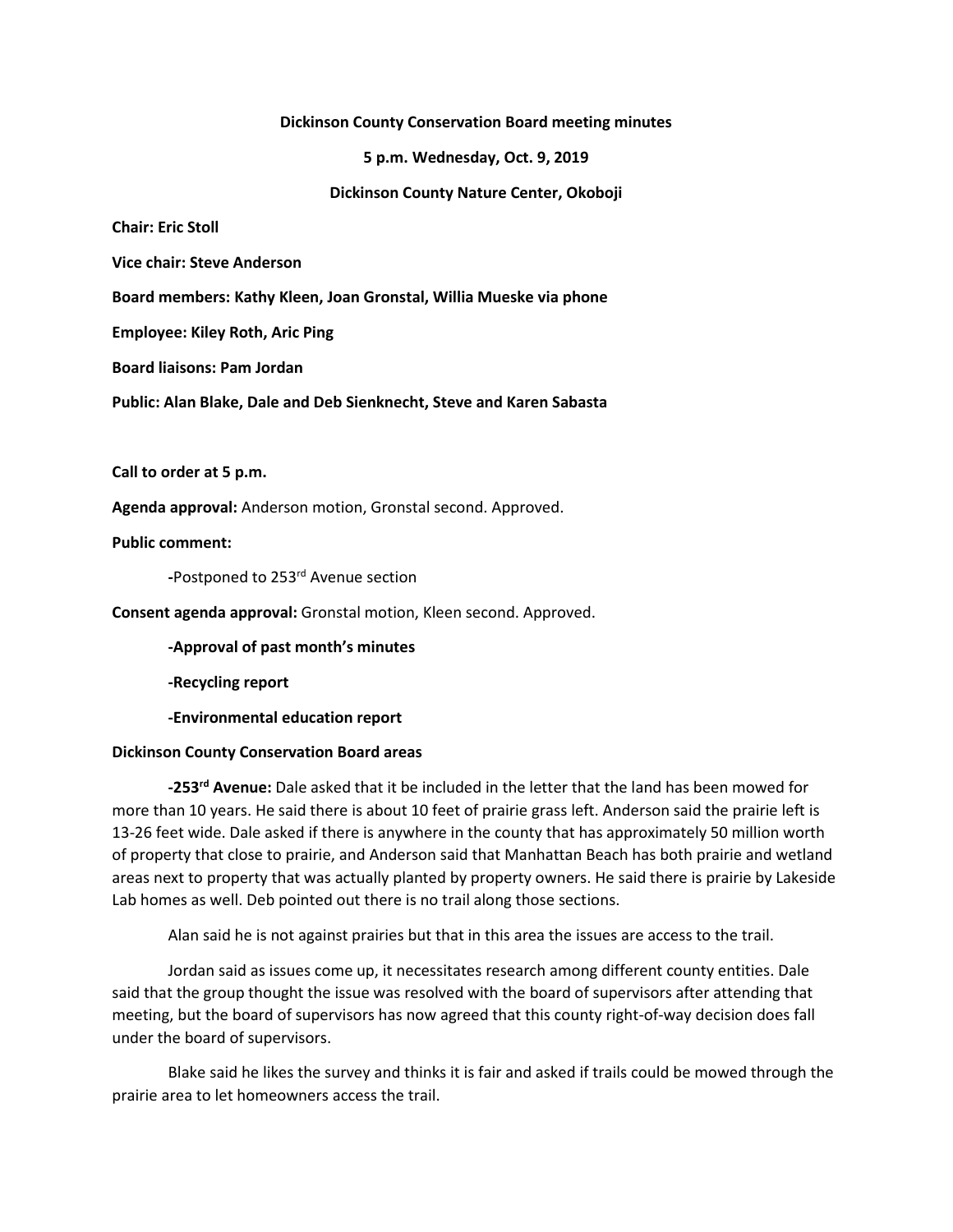Jordan said the board of supervisors need to approve the wording and task the conservation board with sending out the survey and tabulating the results. The surveys will be sent to the taxpayer addresses on file, not necessarily the  $253<sup>rd</sup>$  Avenue address. Replies will be requested within three weeks.

Blake asked about the area along the bike trail if it would be reseeded this fall or next spring. The question will be brought up with the natural resource manager.

Blake also asked if the group could be given the survey results, and Deb asked for a copy of the survey that is sent out.

Anderson motion to approve the letter with a corrected introduction and a date inserted three weeks from the date sent to ask for replies and that it will then be given to the board of supervisors, Gronstal second. Approved.

**-Little Foote Forest addition grand opening:** The grand opening will be held 4 p.m. Tuesday, Oct. 15, at the former Saddle Club.

**-Okoboji wetland purchase:** Sorenson asked the INHF to purchase the moose wetland since the purchase agreement with the Okoboji Foundation ends Dec. 1 and because the REAP grant application was not approved. The conservation board will then look for funding sources for the Okoboji wetland.

**-Ainsworth-Orleans Beach boat ramp:** Engineering is not needed on the project, but it will have to be put out for public bid.

**-Land scoring/land purchase:** The conservation board has put together scoring criteria for land acquisitions, and a property adjoining Little Sioux Savanna has come up for possible acquisition. Ping presented vegetation surveys done on the site, and Sorenson would like the conservation board to score the possible acquisition based on the criteria.

Anderson suggested the board members submit their scores electronically so Sorenson can pursue the purchase if it is desired by the board.

**-Sanitary sewer update:** As director of the sanitary sewer, Anderson said the Nature Center Road sewer project came in more than 30 percent over the cost estimate. The sanitary sewer trustees rejected all bids, and a new public bidding date has been set for late October/early November. The road past the nature center to Lakeshore Drive will be gravel for approximately a year.

A stub pipe will also be added to the plans to add a Huff-cut bathroom in Kenue Park.

## **Operations and facilities update:**

**-**The new lodge in Kenue Park is hooked up to sewer and water. Anderson said Sorenson wants to do something about the power to put a transformer on that property. Alliant will provide prices for that and to bury the powerlines by the nature center as well.

-Anderson also updated the board about the septic tank at Horseshoe Bend, which is still flooding. It looks like water is coming through where the tank was supposed to be sealed.

**Approval of expenses:** Kleen motion, Gronstal second. Approved, with Mueske abstention because she didn't have the bills via phone.